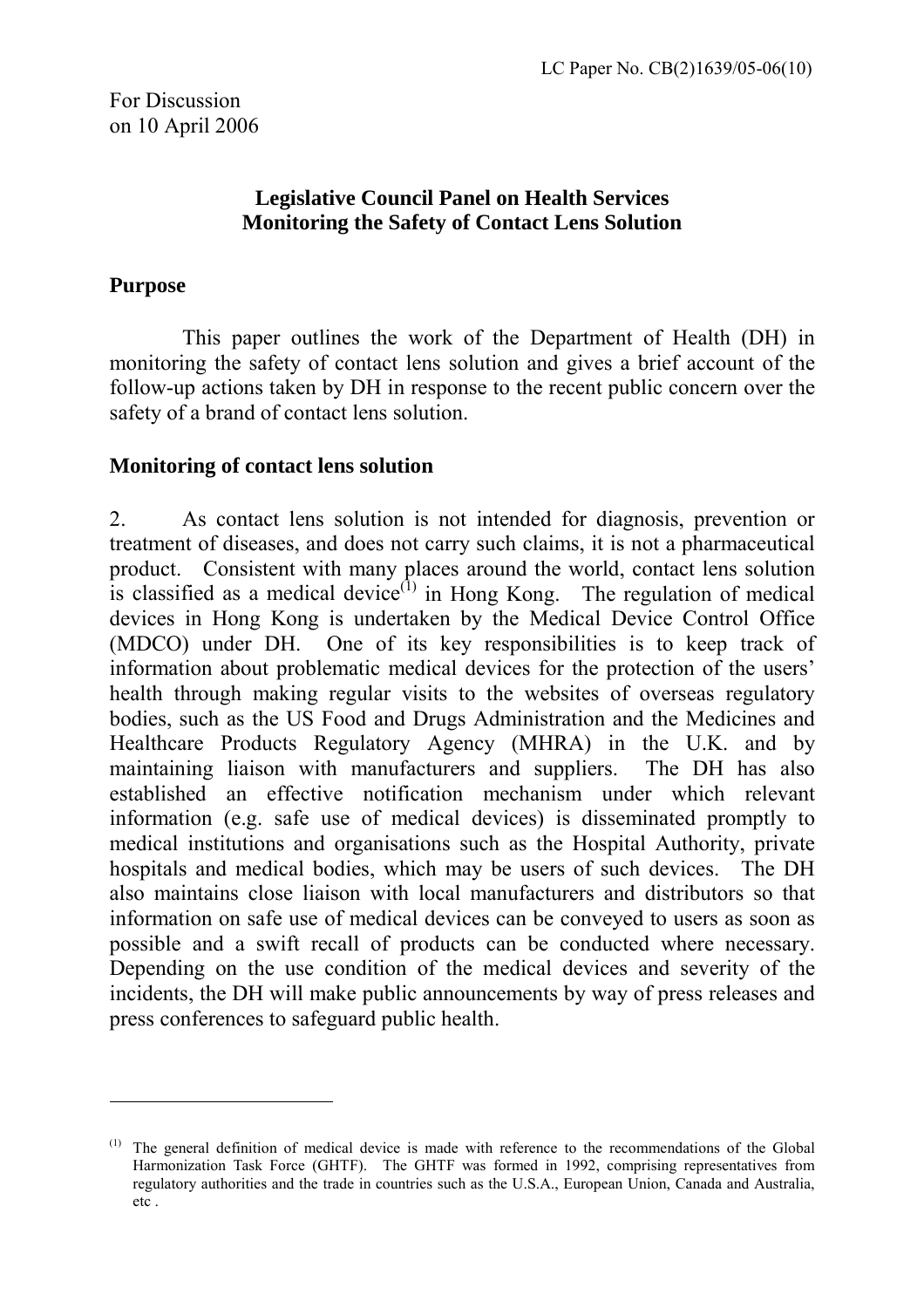3. In addition, the MDCO has set up a website (www.mdco.gov.hk) specifically for disseminating information on medical devices, including educational information for the public, the trade and the healthcare professionals. The Office also works to raise public awareness of medical devices and the importance of their proper selection through posters, pamphlets and open seminars.

4. Contact lens solution is regulated by the Consumer Goods Safety Ordinance (Cap. 456) as a consumer goods. According to the Ordinance, if the Commissioner of Customs and Excise reasonably believes that a consumer goods is unsafe, and may cause serious injury to its users, the Commissioner can order its supply be suspended by the suppliers and those already in the market be immediately recalled in a reasonable manner.

## **Monitoring of microbial keratitis**

5. Keratitis is an eye condition in which the cornea of the eye is inflamed. It is not uncommonly seen especially among contact lens users. Patients with keratitis commonly present with eye pain, redness, foreign body sensation, and sometimes fear of light. The condition may or may not have an infective cause. Contact lens-related microbial keratitis is usually caused by bacteria and fungus. Improper lens hygiene practice, such as wearing the lens overnight, smoking and wearing the lens continuously for a long time had been reported previously to be associated with increased risk of contact lens-related microbial keratitis.

6. In February this year, the Ministry of Health of Singapore (Singapore MoH) reported in a press release seven cases of local fungal corneal infections found in January 2006, which represented a marked increase over the monthly average of one to two cases. It was found that the patients were users of contact lens. The Singapore MoH announced later that of the 39 cases of fungal corneal infections reported since last May, 34 patients had used a multi purpose contact lens solution of the same manufacturer.

7. Since last year, the Centre for Health Protection (CHP) of Hong Kong has been undertaking surveillance on contact lens-related microbial keratitis cases which required hospitalization. The number of fungal kertitis cases admitted to public hospitals shows a monthly average of two to three cases.

8. In response to the cases reported in Singapore, the CHP immediately contacted the manufacturer concerned with a view to seeking the latest information. CHP also investigated possible correlation between the product and fungal keratitis cases. The sterility tests performed by the CHP on samples of the products bought locally were negative for fungal infections, indicating there was no micro-organism in the samples.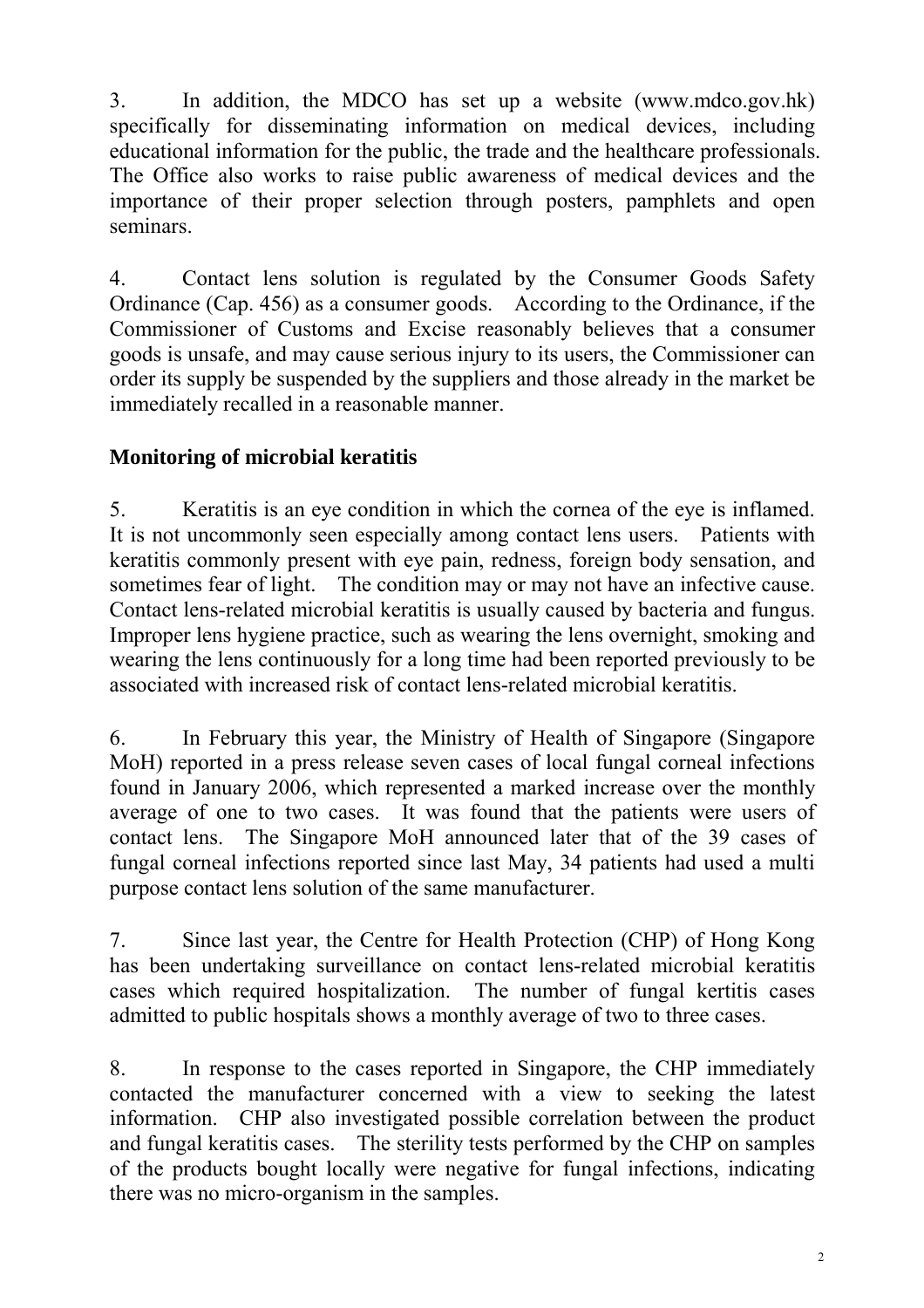9. On the other hand, DH has also followed closely developments in Singapore and held teleconferences with Singapore MoH to exchange information. DH has also made direct contact with other places and organisations, including the USA, UK, Germany, Macau and the World Health Organisation, to find out whether there were any cases of fungal keratitis infections among contact lens users. So far, no surge of microbial keratitis cases has been detected.

10. In response to the incident, DH has also met with representatives of the manufacturer, microbiological experts, ophthalmologists, optometrists, the Customs and Excise Department and the Consumer Council to discuss the situation in Hong Kong. DH advised the manufacturer to look into the problem and take necessary measures to protect local consumers. The manufacturer subsequently decided to voluntarily suspend the sale of the contact lens solution in Hong Kong. Despite the negative result of the bacterial and fungal culture undertaken by CHP on some product samples, DH considers the supply suspension was a prudent and precautionary measure, having regard to the fact that cases of fungal keratitis in both Singapore and Hong Kong have been detected among contact lens users using the solution. The manufacturer has also set up a hotline and conducted more in-depth tests of the product. It has also made an offer to its clients for an exchange of the solution for other products.

11. The CHP has written to all local doctors to inform them of the situation. Doctors are advised to be more vigilant when they treat cases of fungal keratitis and refer the cases to ophthalmologists for follow up actions. At the same time, the CHP has requested optometrists and ophthalmologists to step up their efforts to educate their clients about correct use of contact lens and contact lens solutions.

12. DH has also set up a hotline to answer public enquiries and issued press releases to provide guidance to the community on the correct use of contact lens so as to prevent contact lens-related keratitis.

13. Although there is no evidence showing that the recent fungal keratitis cases found in Hong Kong are caused by contamination of contact lens solution in the course of its production, the DH, in light of the public concern over the issue, has stepped up its surveillance on fungal keratitis cases that are possibly related to contact lens solutions and keeps a close watch on the use of the product in other countries through the MDCO. The DH will continue to monitor developments of the case closely and inform the public where necessary in a timely manner.